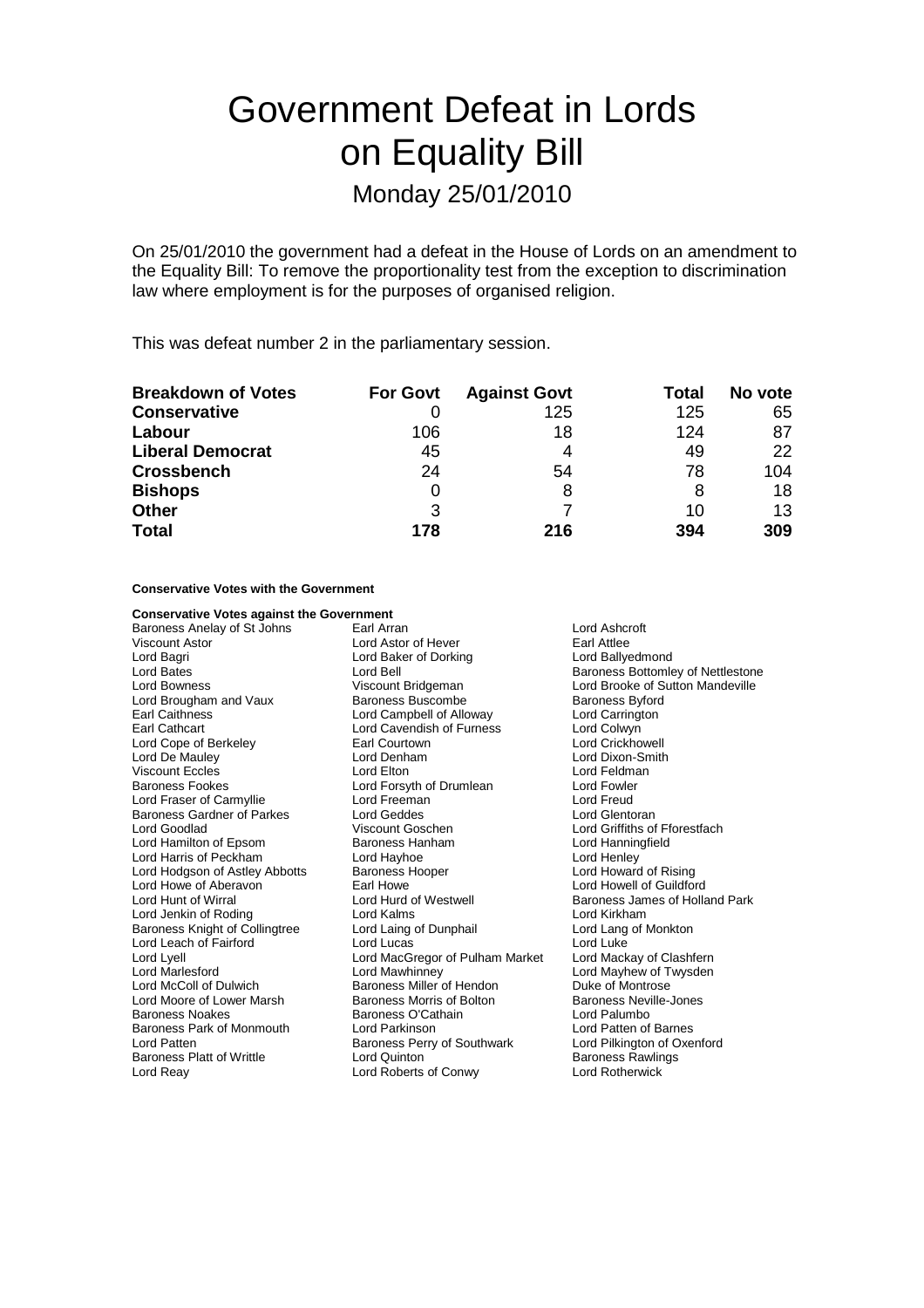Baroness Trumpington

### **Labour Votes with the Government**

Lord Brooke of Alverthorpe<br>Lord Clark of Windermere Baroness Goudie **Baroness Gould of Potternewton**<br>Lord Graham of Edmonton **Baron Lord Griffiths of Burry Port** Baroness Hilton of Eggardon Lord Hollick<br>Lord Hoyle **Lord Hughes of Woodside** Lord Kinnock<br>
Lord Macdonald of Tradeston
Lord MacKenzie of Culkein Lord Ponsonby of Shulbrede Lord Rowlands **Baroness Royall of Blaisdon**<br>Lord Sewel Baroness Royall of Blaisdon<br>Uscount Simon Lord Temple-Morris **Baroness Thornt**<br>Baroness Turner of Camden Baroness Uddin Baroness Whitaker **Lord Whitty** Lord Woolmer of Leeds

### **Labour Votes against the Government**<br> **Lord Ahmed Lord Ahmed**

Lord Gordon of Strathblane **Lord Grential Lord Cordinator Cord Howie of Troon**<br>
Lord Jones **Lord Crondall**<br>
Lord Lord Lord Crondall Lord Jones Lord Kirkhill Lord Lea of Crondall

Lord Ryder of Wensum **Lord Sanderson of Bowden** Baroness Seccombe<br>
Earl Selborne **Baroness Seccombe**<br>
Lord Shaw of Northst Earl Selborne **Lord Selsdon** Lord Selsdon **Lord Shaw of Northstead**<br>
Lord Sheikh **Cord Shaw Baroness Shephard of Northwold** Earl Shrewsbury Lord Sheikh Baroness Shephard of Northwold Earl Shrewsbury<br>Lord Skelmersdale **Baroness Shephard of Northwold** Earl Strathclyde Lord Skelmersdale Lord Stewartby Lord Strathclyde Lord Swinfen **Lord Taylor of Holbeach** Lord Taylor of Holbeach Lord Taylor of Lord Taylor of Lord Trefoarne Lord Trefgarne Lord Trimble<br>
Lord Tugendhat Lord Trimble<br>
Viscount Ullswater Baroness Verma Lord Vinson Lord Waddington Lord Wade of Chorlton **Lord Wakeham** Lord Waldegrave of North Hill<br>Baroness Warsi Baroness Wilcox Baroness Wilcox

Lord Acton Lord Adonis Lord Alli Baroness Andrews Lord Archer of Sandwell Lord Bach Lord Bassam of Brighton Lord Berkeley Communication Baroness Billing<br>Lord Bilston Baroness Backstone Baroness Blood External Baroness<br>
Baroness<br>
Lord Bradlev<br>
Lord Brett Lord Boyd of Duncansby Lord Bradley Lord Brett Lord Clark of Windermere Lord Clinton-Davis Lord Corbett of Castle Vale<br>
Baroness Crawley Lord Cunningham of Felling Lord Davidson of Glen Clova<br>
Lord Davies of Oldham Baroness Dean of Thornton-le-Fylde Lord Drayson Lord Cunningham of Felling Lord Davies of Oldham Baroness Dean of Thornton-le-Fylde Lord Drayson<br>Lord Dubs Lord Elder Lord Elder Lord Dubs<br>
Lord Evans of Temple Guiting **Lord Eatwell** Cord Eatly Represent to the Lord Eaulkner of Worcester Lord Evans of Temple Guiting Baroness Farrington of Ribbleton Lord Faulkner of V<br>
Lord Foulkes of Cumnock Baroness Gibson of Market Rasen Baroness Golding Lord Foulkes of Cumnock and Baroness Gibson of Market Rasen Baroness Gold<br>Baroness Goudie Baroness Gould of Potternewton Lord Grabiner Lord Graham of Edmonton Lord Griffiths of Burry Port Lord Grocott Lord Hart of Chilton **Lord Hart of Chilton Lord Haworth Lord Halt A**<br>
Baroness Hollis of Heigham Lord Hoyle **Lord Hughes of Woodside** Lord Janner of Braunstone<br>
Baroness Jay of Paddington Baroness Jones of Whitchurch Lord Judd Baroness Jones of Whitchurch Lord Judd<br>
Lord King of West Bromwich Baroness Kingsmill Baroness Kennedy of The Shaws Lord King of West Bromwich Baroness Kingsmill Baroness Kingsmill Baroness Kingsmi<br>Lord Layard Layard Lord Lord Lipsey Lord Macdonald of Tradeston Lord MacKenzie of Culkein Lord Mackenzie of Framwellgate Exaroness Massey of Darwen Lord Maxton<br>Lord Moonie Lord Morgan Lord McKenzie of Luton **Lord Moonie** Lord Moonie Lord Morgan<br>
Baroness Morgan of Drefelin **Lord Morris of Handsworth** Lord Morris of Aberavon Baroness Morgan of Drefelin Lord Morris of Handsworth Lord Morris of Aberavon Lord Division Corres Lord Patel of Blackburn Caroness Pitkeathley Lord O'Neill of Clackmannan Lord Patel of Blackburn Baroness Pitk<br>
Lord Ponsonby of Shulbrede Baroness Prosser Lord Puttnam Baroness Quin **Baroness Communist Control** Lord Radice **Baroness Ramsay of Cartvale**<br>
Lord Rea **Baroness Ramsay of Cartvale**<br>
Lord Rea Lord Rea Lord Richard Lord Rosser<br>
Lord Rowlands **Rational Barchard Reader**<br>
Lord Rowlands **Rational Barchard Reader** Barchard Barchard Reader Lord Rewel<br>
Lord Sewel **Communist Communist Communist Communist Communist Communist Communist Communist Communist Communist**<br>
Lord Stone of Blackheath **Communist Communist Communist Communist Communist Communist Communist** Baroness Symons of Vernham Dean Baroness Taylor<br>Baroness Thornton **Bolton** Lord Tunnicliffe Lord Warner **Baroness Warwick of Undercliffe** Lord Wedderburn<br>Baroness Whitaker **Charlton Club Club Charles Charles Charles** Baroness Wilkins

Lord Ahmed<br>
Lord Brooks of Tremorfa<br>
Lord Brooks of Tremorfa<br>
Lord Davies of Coity Lord Clarke of Hampstead<br>Lord Evans of Parkside Lord Plant of Highfield

## **Liberal Democrat Votes with the Government**

Baroness Falkner of Margravine Lord Fearn<br>Lord Goodhart **Baroness Hamwee** 

Lord Addington Lord Ashdown of Norton-sub-Hamdon Lord Avebury Baroness Bonham-Carter of Yarnbury Lord Carlile<br>Lord Dholakia Lord Dykes Lord Clement-Jones Lord Dholakia Lord Dykes<br>
Baroness Falkner of Margravine Lord Fearn Lord Text Corpus Baroness Garden of Frognal Baroness Hamwee Lord Jones of Cheltenham<br>
Lord Lee of Trafford Lord Lester of Herne Hill Lord Kirkwood of Kirkhope Lord Lee of Trafford Lord Lester of Lord Lester of Lord Lester of Lord Methuen Lord Maclennan of Rogart Lord McNally Lord Methuender Cord Methuender Cord Methuender Cord Newby<br>Baroness Miller of Chilthorne Domer Baroness Neuberger Cord Newby Baroness Miller of Chilthorne Domer Baroness Neuberger Lord Newby Lord Oakeshott of Seagrove Bay Lord Redesdale Lord Rennard Lord Roberts of Llandudno

Baroness Wall of New Barnet<br>Lord Wedderburn of Charlton

Lord Donoughue Lord Evans of Parkside Lord Foster of Bishop Auckland